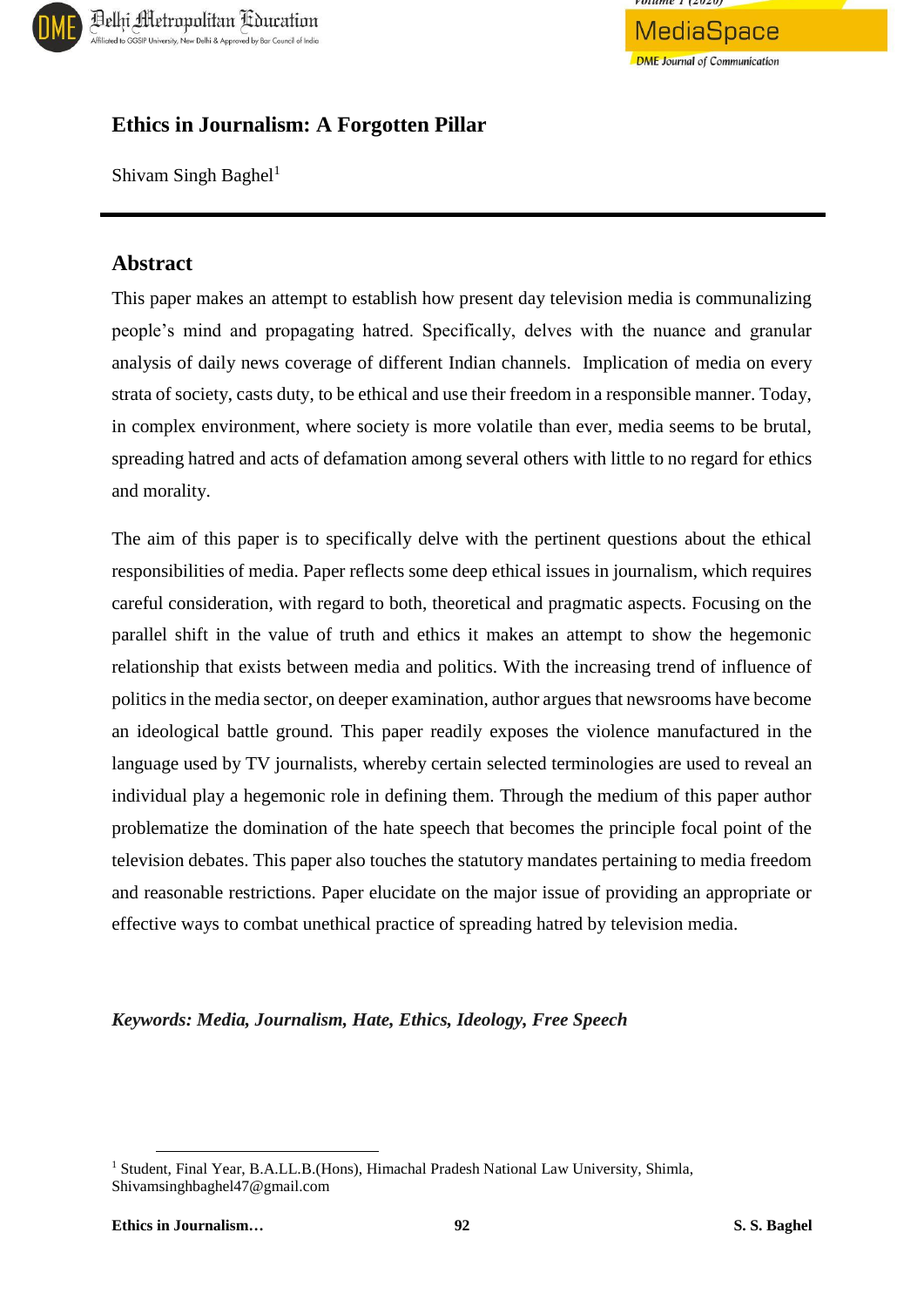# **1. Introduction**

Ethical journalism is quintessential for strengthening the forces of democracy. Theoretically, media is regarded as the watchdog of the constitutional democracy. It is meant to serve the people and become voice of voiceless. Utopian idea of journalism based on the principles of objectivity, fairness, impartiality and honesty among several others. "Journalism is meant to serve the people with news, views, comments and information on matters of public interest in a fair, accurate, unbiased and decent manner and language". Today, in complex environment, where society is more volatile than ever, media can play constructive role in bringing social change and shaping public opinion. Media exercise a significant impact on the varied ethnic, cultural and religious population of the country and as corollary, media's commitment to ethics comes under question. In addition, audience repose great faith and believes as correct which appears in media reporting. In a transitional society, journalistic ethics is a fundamental concern for media industry as well as to the public. In present times, when news business has become highly competitive and based on economic model, the contours of ethical journalism is seems to be ignored.

**Volume 1 (2020)** 

MediaSpace

**DME** Journal of Communication

Media derives fundamental right of free speech and expression from the Constitution of India. It must be informed with the idea of justice, rule of law and human rights. Constitutional freedom of speech and expression should not be exercised in manner to deprecate and disturb the cultural fabric of society. Freedom must be exercised sparingly and with utmost responsibility. Media reporting cannot be used as tool to propagate hatred in guise of constitutional freedom.

This paper has two sections. The first section attempts at understanding media ethics and its role and responsibility. Next section of the paper makes an attempt to present nuance and granular analysis of daily news coverage of different Indian channels with reference to terminology and headlines used during the broadcast. Attempt is not to generalize, but to question the biases of certain news channels and to reach at considerable theoretical basis for claiming that a particular media reporting is unethical.

## **2. Review of Literature**

Ethics is practiced in different way in different societies and cultures. What is considered morally acceptable or ethical to one person may be considered deviancy in another. In order to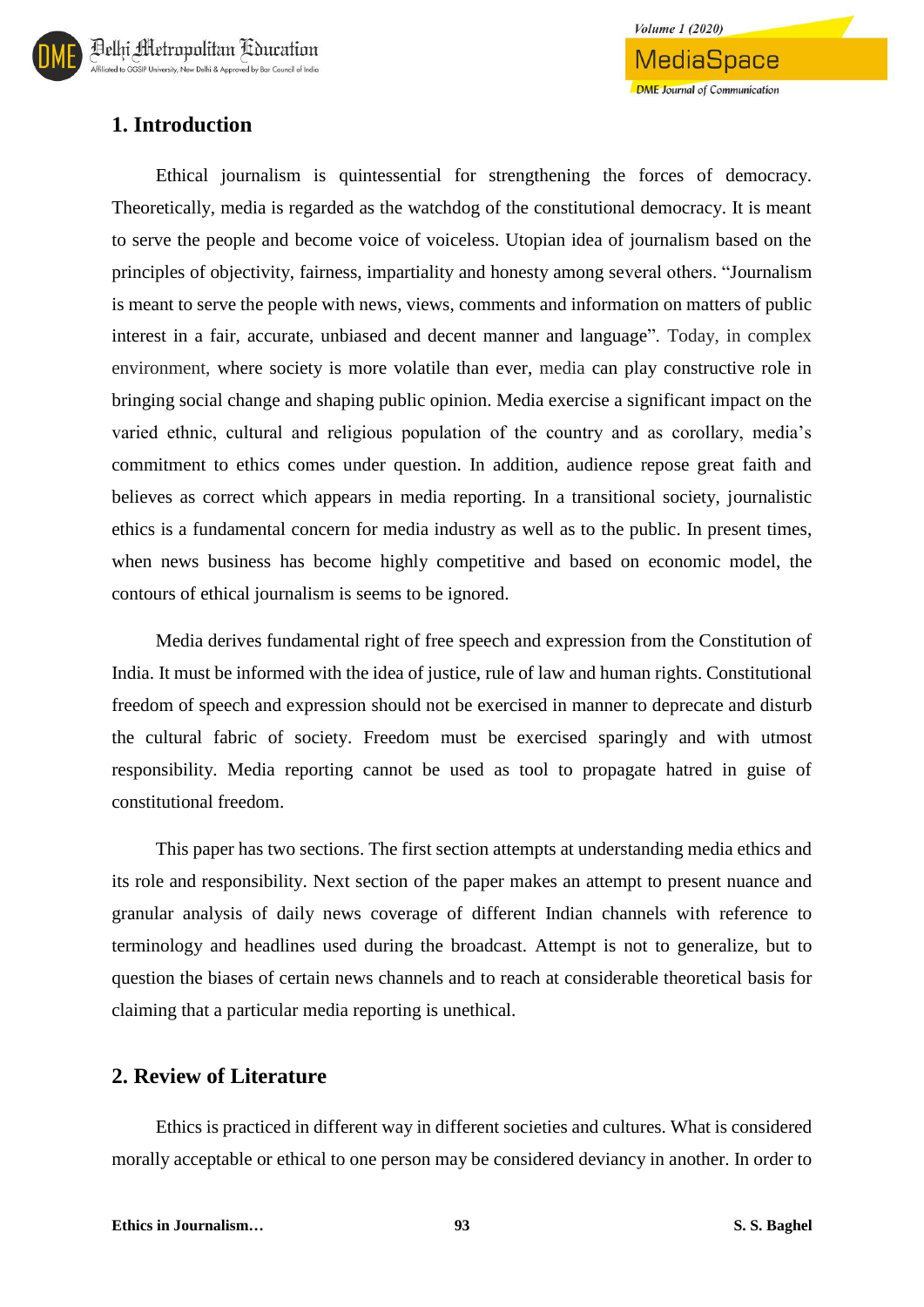

analyze the daily news coverage of different Indian channels that assumingly compromising

**Volume 1 (2020)** 

**MediaSpace** 

**DME** Journal of Communication

with media ethics, it is essential to first understand what is entailed within the definition of ethics and its practices within the code.

#### **2.1 Understanding Ethics**

Ethics is derived from the Greek word *ethos*, meaning 'custom,' 'usage,' or 'character'. It is the division of philosophy that delves with moral behavior or conduct. Ethics is distinction between 'virtues' and 'vice', which reflects societal notions regarding the 'rightness' or 'wrongness' of any conduct. The desire for ethical behavior, as defined by Louis A. Day, "depends entirely upon the actions of individuals and the assumption that these people wish to act responsibly". According to Johannesen, "multifaceted ethical situations usually arise when a moral agent commits an act within a specific context with a particular motive directed at an audience". Ethical scholar Donald K. Wright noted that "ethics is the foundation of advanced civilization, a cornerstone that provides some stability to society's moral expectations". Questions concerning ethics are usually based on the individual or organizational belief system.

#### **2.2 Ethics and Journalism**

Media ethics have to do with the decisions and actions taken by journalists while reporting. According to Mathew Kieran, good journalism aims at "discovering and promoting the audience's understanding of an event via truth-promoting methods". Andrew Belsey defines journalism as an "idea of virtuous conduct, facilitating the democratic process and serving the public interest". Gordon et al. claims that ethical journalism deals with duty to self and duty to others. Similarly, Goodpaster and Matthews has claimed that individual ethical responsibility has three elements: "someone is to blame, something has to be done, and some kind of trustworthiness can be expected". Burns states journalists must accept their responsibility in relation to affecting people's lives and must be guided by the public interest principle.

. Discussing ends of journalism, Mathew Kieran argues divergence in news reporting is bound to happen because of differences in judgment, social values and commitments towards public. He has claimed that the "journalism threatens to disappear, where reporting turns away from the goal of truth and journalists treat events as open to many interpretations, according to their prejudices, assumption, news agenda or the commercial drive towards entertainment". In contrast, distinguishing 'truth', which the press could not import, and 'news' Lippmann argues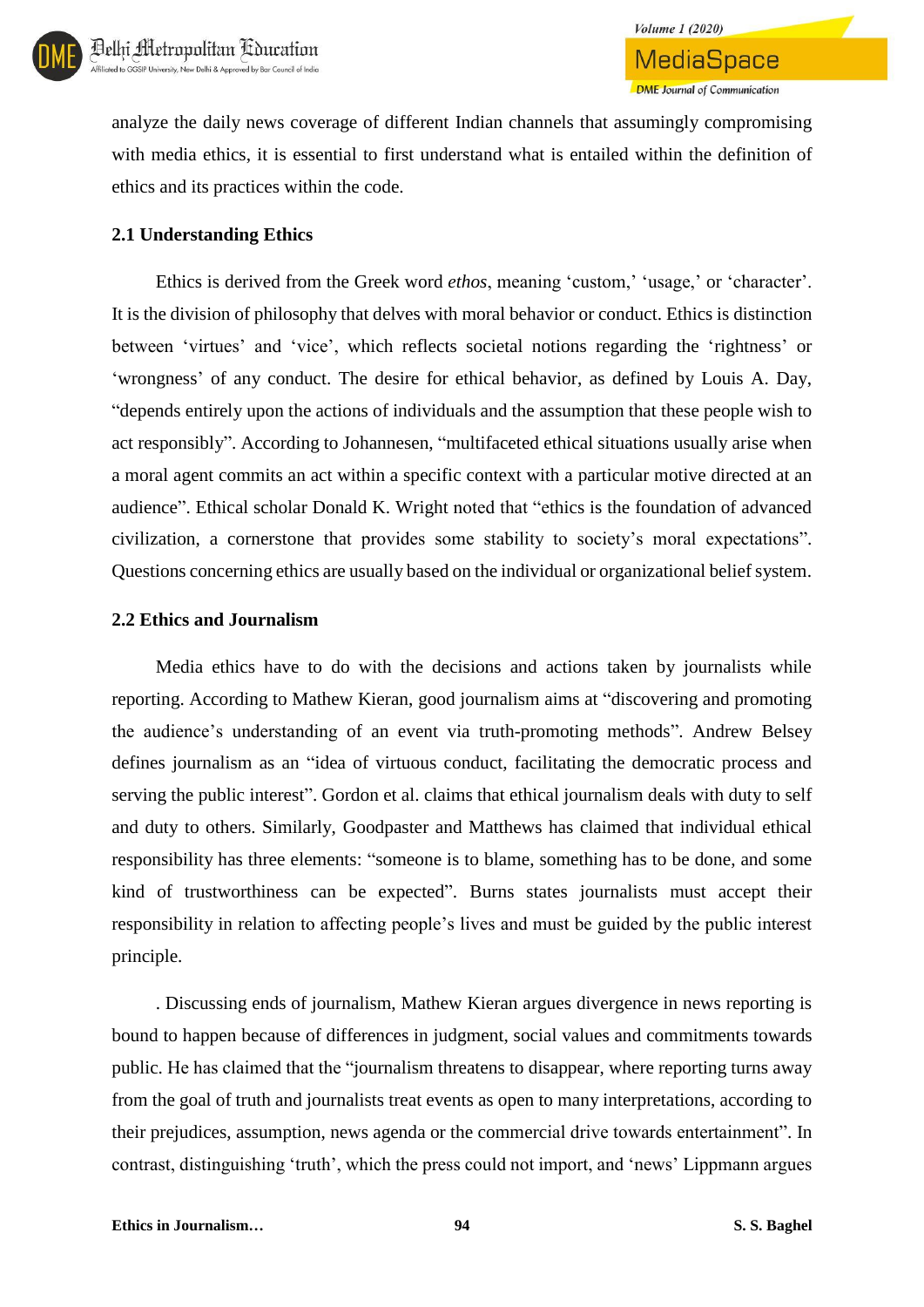that "what one normally gets is not truth but fact, and that fact is circumscribed by a variety of reporters, fear of libel, and that which is superficial".

Andrew Belsey defines journalism as political service. He has discussed the contradictions between 'industrial journalism' and ethical journalism in an article "Journalism and ethics: Can they co-exist?". Article raises fundamental question that whether it is even plausible to expect ethics in jounalism. He clearly recognizes that the constraints 'industrial journalism', which is driven by TRP based model, where the story must sell, places upon ethical practice and the production of good journalism. In spite of all the pressure of industrial journalism, ethics in journalism will never disappear completely.

Mahatma Gandhi has asserted three pertinent objectives of newspaper. Firstly, "is to understand proper feelings of the people and giving expression to it; secondly, to arouse desirable sentiments among the people; thirdly, is to fearlessly express popular defects".

John C. Merrill in his paper "Professionalization: Fusion of press freedom and responsibility", argues for professionalizing journalism. There is need to bring journalistic freedom and responsibility together through making journalism a true profession, selfcontrolling and providing high standards for the members of the profession.

According to Gordon et al., "ethical concern leads the media person to seek the *summum bonum*, the highest good in professional practice, thereby heightening self respect and public credibility and respect". Tension potentially exists between 'is' and 'ought', between the actual and the ideal. Bhagat Singh noted that "the actual duty of newspapers is to educate, to liberate people from narrow-mindedness, eradicate fundamentalism, to help in creating a sense of fraternity among people, and build a common nationalism in India". Ethical considerations rests with the journalists, it is for them to have regards for ethics. "A sense of right conduct does not come naturally; it must be developed, thought about, reasoned through, and cared deeply about". According to Justice Ray, journalists must be very sensitive to this delicate and fragile social structure and should refrain from doing any act which may even remotely disturb the equilibrium of the society.

#### **2.3 Code of Ethics**

The premise of self-regulation is based on the code of ethics. It sets out broad parameters to guide journalist to act in responsible manner. The *Code of Ethics and Broadcasting*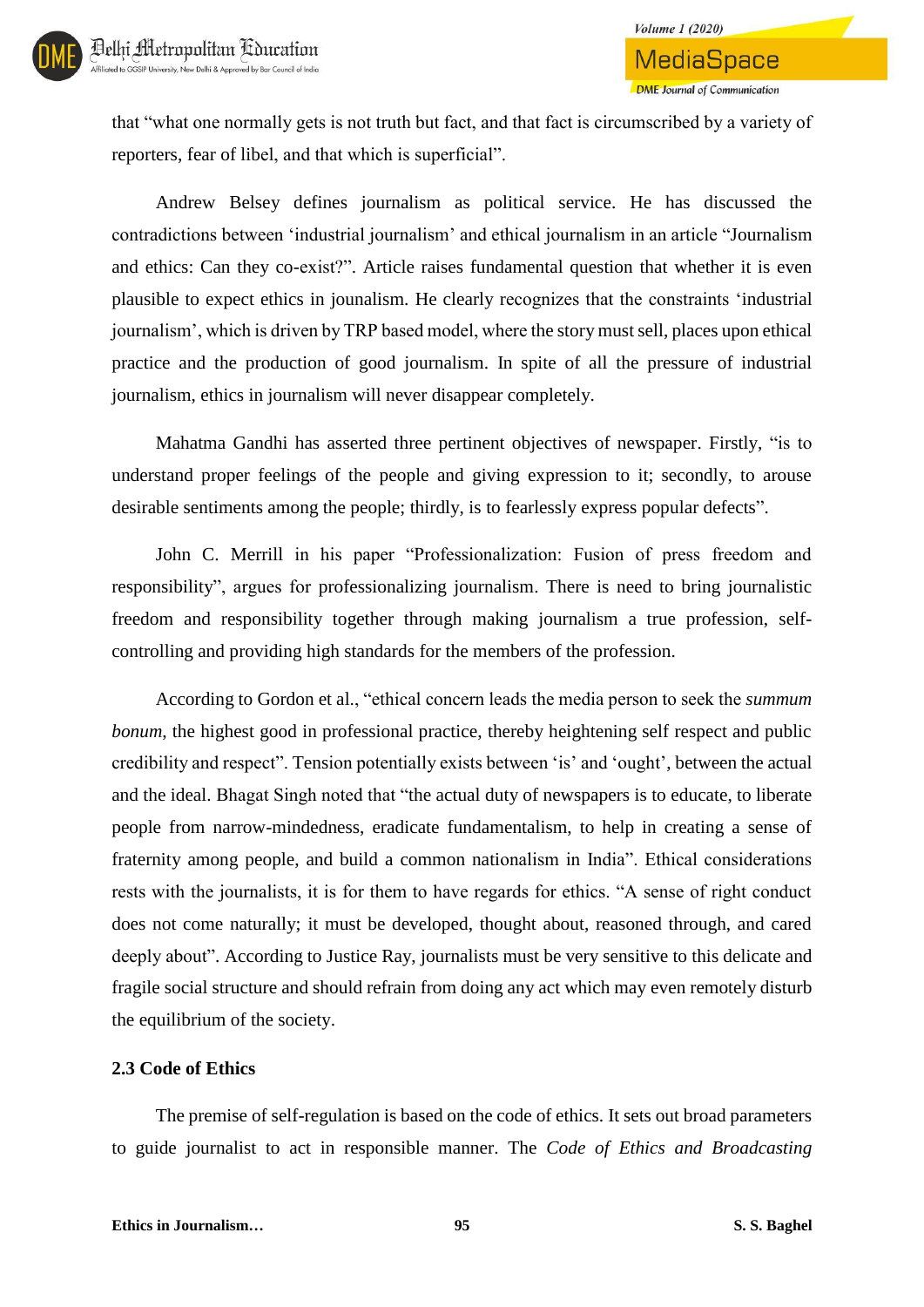*Standards* by the News Broadcasters Association has canvassed the broad principles for the member news channels to maintain highest possible standards for public service.

In the *Norms of Journalistic Conduct* by Press Council of India, the focus is laid down on the principles and ethics. It defines the duty of press and guidelines for the manner of reporting in specific issues. Relevant portions of which are extracted below in relation to the maintaining communal harmony.

- a. Press is bestowed with a duty to reflect all the versions of story while reporting and shall avoid publication of inaccurate, baseless, graceless and misleading material.
- b. The tone, spirit and language of reports should not be objectionable, against the unity and integrity of the country, spirit of the constitution, and inflammatory in nature to stimulate communal disharmony.
- c. Use of provocative statement is indefensible and constitutes irresponsible journalism.
- d. The newspaper should refrain from publishing material that could portray the religious characters in an adverse light or offend the religions susceptibilities of large section of society who hold characters in high esteem.
- e. The press should use its power to foster communal harmony.

From the above, it is evident that the journalism is beyond pre-defined set of principles. Every journalist, exercising the freedom of expression adopts different ways of presentation of news report. Ethical journalism does not simply deal with manner of presenting facts and reporting. It encompasses in vague yet prescribed territory, the duty towards society at large and that duty can only be discharged if media comes out with a fair and proper comment and attitude. Discussions of the ethical behavior of media practitioners are usually difficult and cannot be seen in straight jacket formula. However, the attempt is not to make ethical decisions by way of making value-judgment with which everyone agrees or, for that matter, to make such decisions that surpass the societal threshold of expectations. In media discourse, questions of ethical consideration are relevant because, it oblige journalists to make thoughtful decisions while reporting.

The code of ethics outlines the pre-conditions of journalist's accountability and responsibility. This indicates that having or adopting a code of ethics obliges the journalists to be accountable to the public, to their professions and perform their duties in a responsible manner. Ethical codes are merely a step in the direction of affixing responsibility to journalists and need not necessarily be a panacea to all the problems of ethical intolerance in media.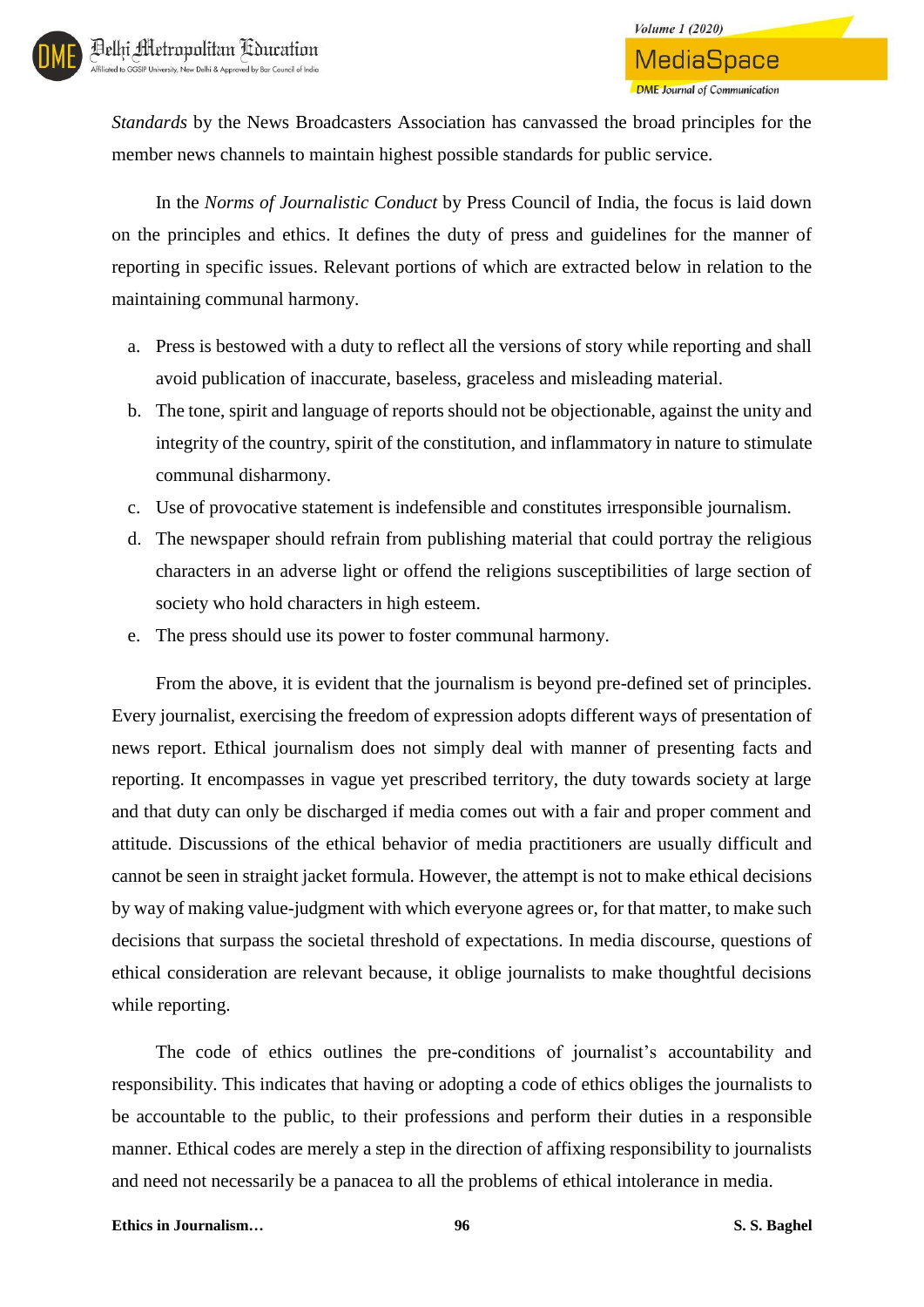

# **3. Research Methodology**

Doctrinal research methodology of research is used in this paper. Data for the research paper has been taken from secondary sources such as books, research articles, online sources and statues. This paper is based on descriptive analysis method.

## **4. Judicial Response to Media Freedom & Ethical Responsibility**

A democracy that does not guarantee freedom of expression to its citizen is a humbug. Article 19(1)(a) of the Constitution grants the fundamental rights of freedom of speech and expression to its citizens. In vision of the constitution framers free public discussion and debate is a central feature our democracy". Indian constitution does not specifically provides freedom of press unlike American, but the Supreme Court in catena of cases ruled that the press freedom is included under Article 19(1)(a) and "constitutes one of the essential foundations of our democratic society".

Article 19(2) of the constitution specifically mentions the grounds of reasonable restrictions on the freedom of speech and expression which can be imposed by state. Freedom cannot be absolute or completely unrestricted. "One-sided information, disinformation, misinformation and non-information all equally create uniformed citizenry which makes democracy a farce". In case of *A K Gopalan* v. *state of Madras*, Patanjali Shastri J., categorically observed that "man is a rational being desires to do many things, but in a civil society his desires will have to be controlled with exercise of similar desire by other individuals".

It *D.C. Saxena* v. *Chief Justice of India*, Supreme Court discussed the ethical duty of journalists towards the audience as under:

There is a correlative duty not to interfere with the liberty of others. Nobody has a right to denigrate others right to person or reputation. Interest of the people involved in the acts of expression should be looked at not only from the perspective of the speaker but also the place at which he speaks, the scenario, the audience, the reaction of the publication, the purpose of the speech and the place and the forum in which the citizen exercises his freedom of speech and expression.

In the case of *Surya Prakash Khatri* v. *Madhu Trehan*, Court emphasized over the duties of press towards society at large: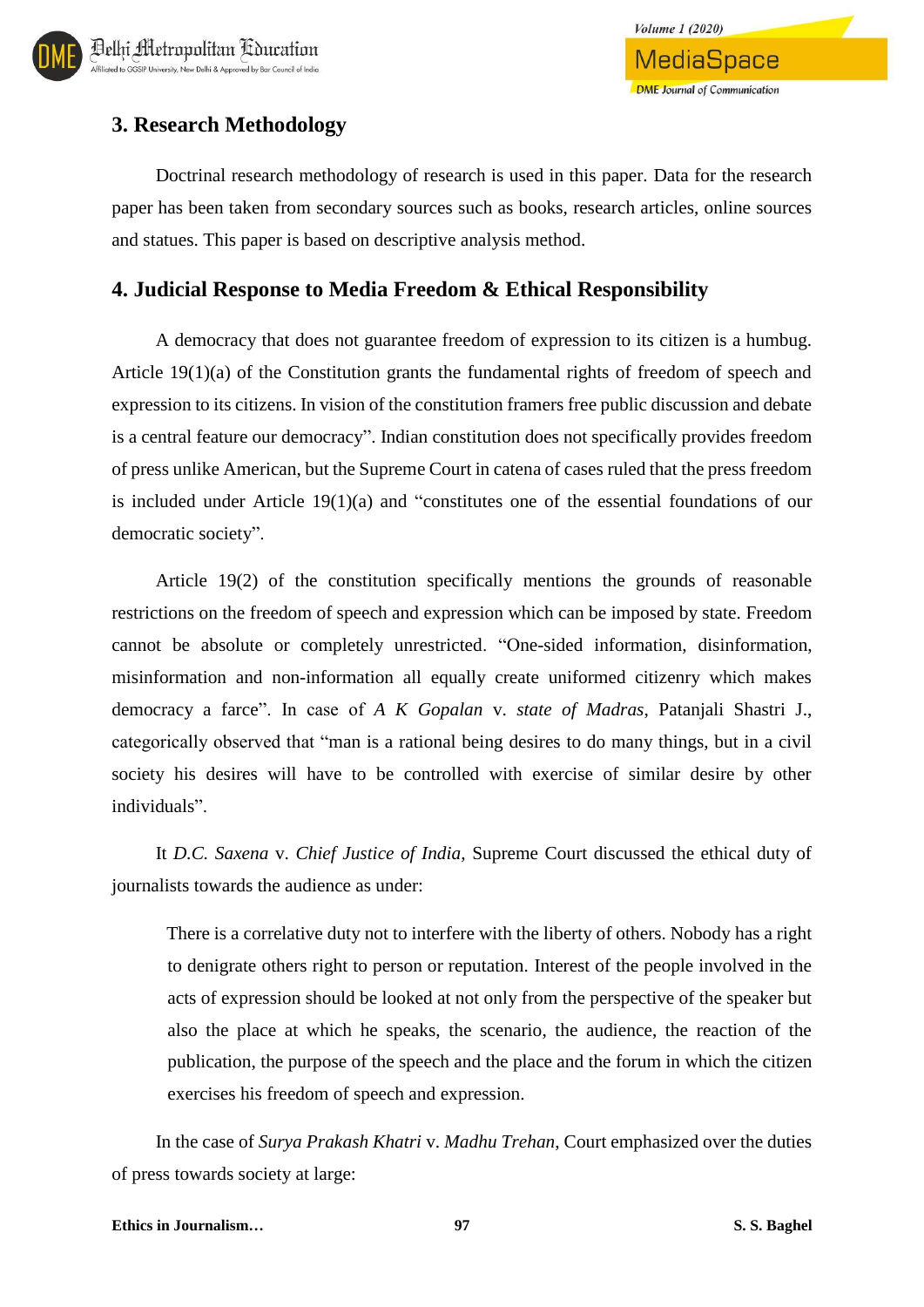Primary function of the press is to provide comprehensive and objective information of all aspects of the nation's socio-political, economic and cultural life. It is the duty of a true and responsible journalist to strive to inform the people with accurate and impartial presentation of news and their views after dispassionate evaluation of the facts and information received by them and to be published as a news item. The presentation of the news should be truthful, objective and comprehensive without any false and distorted expression.

In *Prestige Estates Projects Limited* v*. State of Karnataka and Ors*, Court stressed over the self-realization of journalistic duties:

In the conscience of the journalist must be ingrained the element of responsibility since in an organized society, the rights of the press are recognized with its duties and responsibilities towards the society.

In case of *Mother Dairy Foods and Processing Ltd.* v. *Zee Telefilms Ltd*, Court observed that "unethical journalistic activity muckraking or deceit will undermine public trust in media and without that relationship of trust, democratic function of journalism cannot be fulfilled".

# **5. Present Regulatory Framework Against Media Hate**

Regulation of propagation of hate by television media poses a challenge more than ever before. There is no single legislation or coordinated control by a centralized authority but a bundle of laws and authorities regulate the media. The Cable Television Networks (Regulation) Act of 1995 and rules provided in the Cable Television Network Rules of 1994 govern hate speech by television media. Rule 6 of Cable Television Networks Rules, 1994 deals with Programme Code. Rule 6(1)(e) prohibits any transmission that is "likely to encourage or incite violence or contains anything against maintenance of law and order or which promote antinational attitudes". The Cable Television Network Act, 1995 empowers central government to prohibit the operation of any cable television network when it is "necessary or expedient to do so in the interests of public order, decency or morality". Press Council India has power under the Press Council Act, 1978 to censure newspaper or news agency that has "offended against the standards or journalistic ethics or public taste or that an editor or a working journalist has committed any professional misconduct". Power of Press Council is only limited to the press.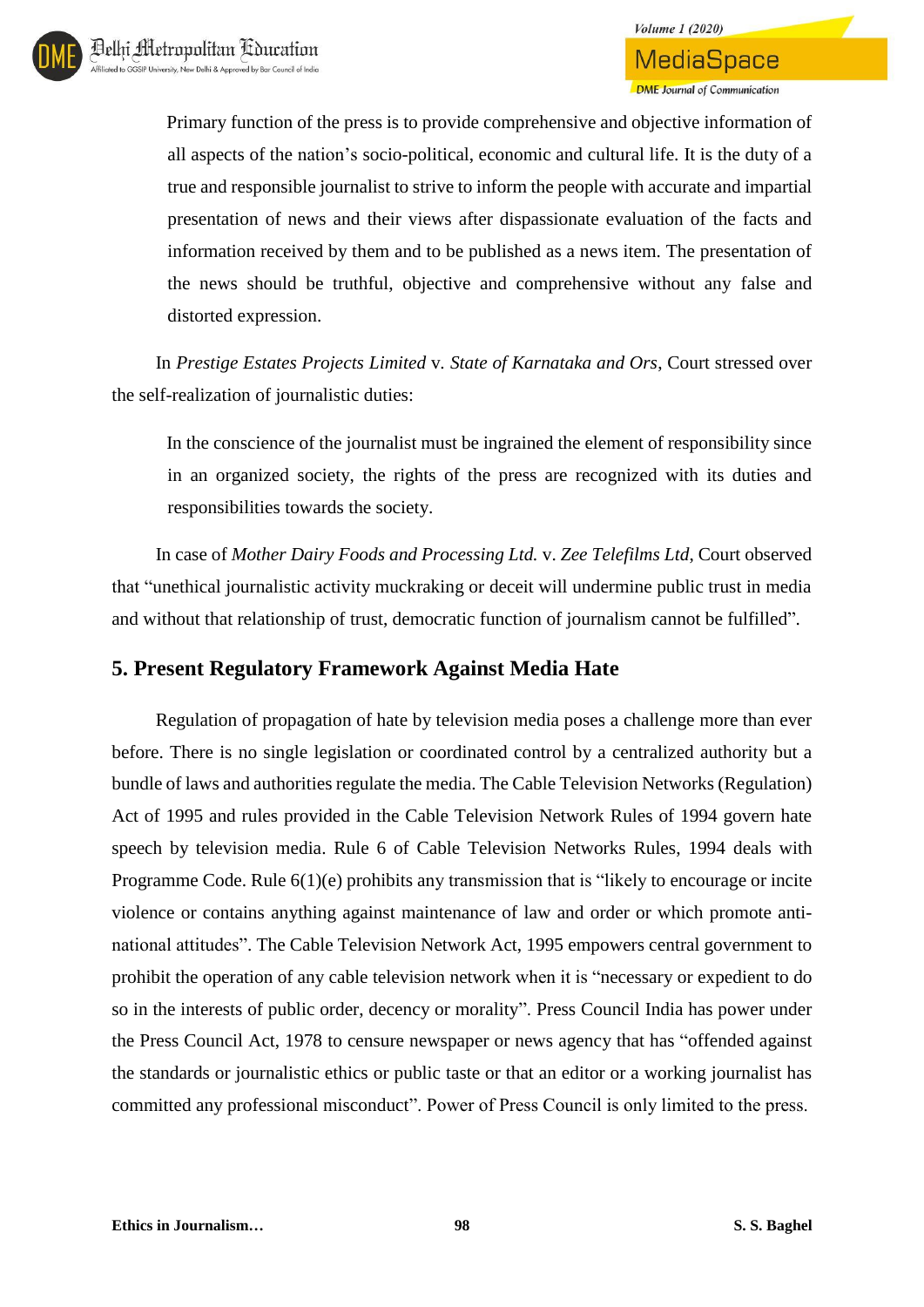Apart from regulatory legislations, penal laws have been seen as antidote to hate speech by television media. Section 153A of Indian Penal Code, 1860 prescribes punishment for the "promoting enmity between different groups on grounds of religion and doing acts prejudicial to maintenance of harmony". Section 153B of Indian Penal Code, 1860 makes act punishable whoever creates imputations, assertions prejudicial to national-integration. Section 295A of Indian Penal Code, 1860 provides punishment for "deliberate and malicious acts that are intended to outrage religious feelings of any class by insulting its religion or religious beliefs". Section 298 of Indian Penal Code, 1860 prescribes punishment for "deliberate intention of wounding the religious feelings of any person". Section 505(1) of Indian Penal Code, 1860 deals with "publishing or circulating any statement, rumour or report with intent to incite, or which is likely to incite, any class or community of persons to commit any offence against any other class or community".

## **6. Analysis of Violent Headlines & Propagation of Hate**

Over the past few years media has failed to effectively perform ethical duty of promoting peace in times of social disharmony rather added fuel to the fire. Large section of Indian media, reports through the lens of hyper nationalism. Television news media nowadays prefer sensationalism in search for ratings. They arouse public sentiment through violent headlines and heated communal debates. Bhagat Singh in 1927 noted "the profession of journalism, which is highly respected once, has become extremely dirty today. These people provoke the feeling of people by giving bold headlines against each other and make them fight".

The prevalent media rhetoric is a deplorable one, it is working antithetical to the main objective of journalism and seems to be spreading hatred, fundamentalism, inciting clashes and destroying the harmony of India. Without prejudice towards any particular media platform, author makes an attempt to cite pertinent examples of media coverage to establish the above mentioned argument. It starts with selection of topic of debate to give communal angle; invitation of the panelist from the different religious groups; debate that ends with ugly spat between the panelist from opposite religious group; provocative language is being used while discussion among panelists and anchor. I am reproducing sample headlines used during certain news shows. '*Janmabhoomi Hamari Ram Humare masjid waale kaha se padhare'* (birthplace and Ram is ours, where did these *masjidwalahs* come from?), 'Muslim Mukt' Bharat! (Muslim free India) and '*Shaheen Bagh me tukde tukde gang?'* by AajTak. '*Jihadi* Gang fears Zee news' by Zee News. Thoughtless use of such headlines can be described as the TRP seeking so that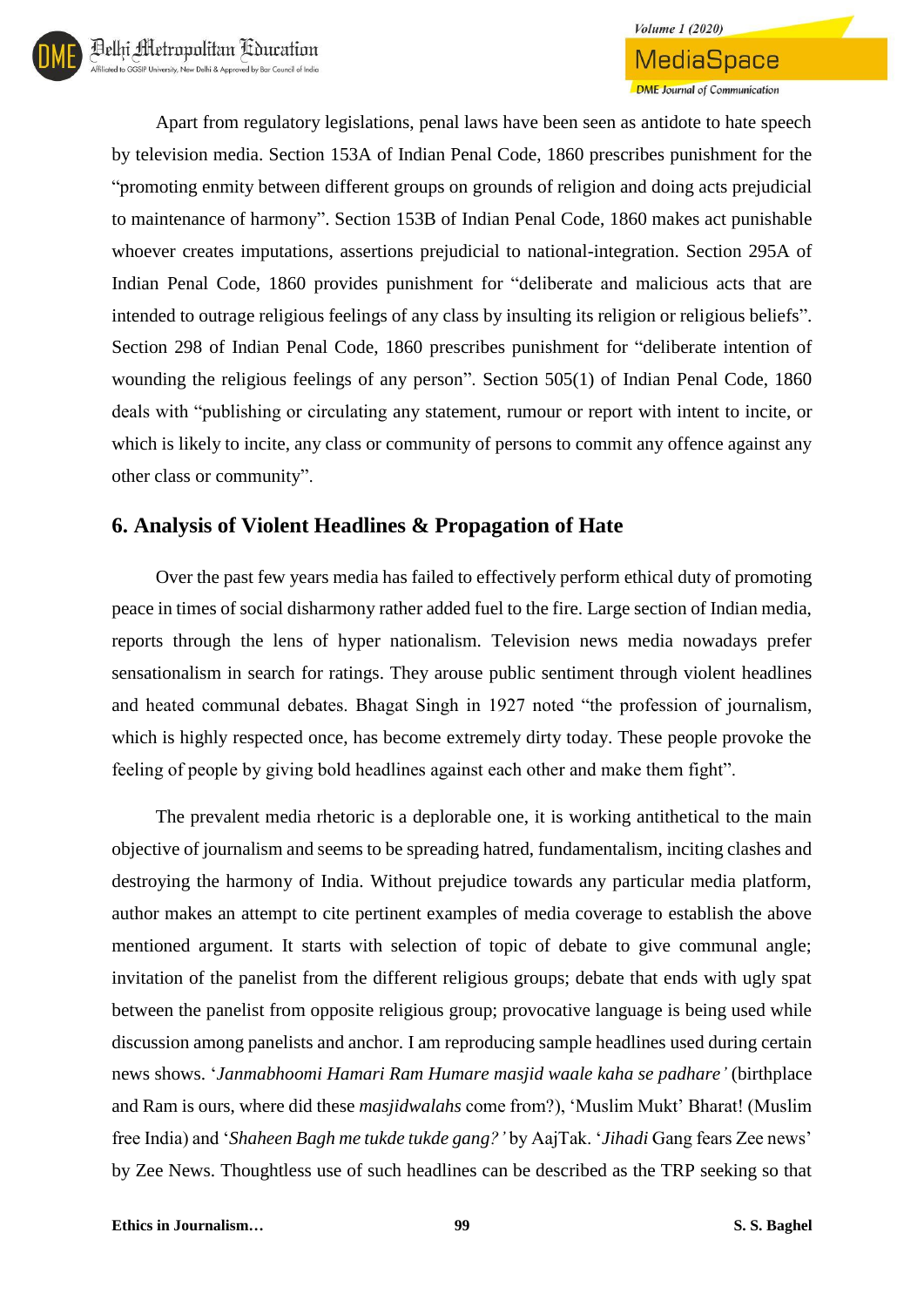

more people with particular ideological bias tune to show. Prejudicial conviction against particular community is visible in the headlines chosen by anchors.

Recently on 4<sup>th</sup> July 2020 on Republic TV debate, one panelist used expletive language against other. Previously panelist even used expletive language against the News 18 anchor *Amish Devgan* during live debate. As author recalls, in one such debate, panelist referred to another from a particular religion as 'ISIS agent', 'Pakistani agent' and call him to sit down in very aggressive manner referring, '*Maulana Baith Jaa tu*'. Use of such foul and derogatory language has been normalized in the television debates. On deeper examination, this kind of language hurts the religious sentiments and incites violence.

During the Anti-CAA protest certain sections of mainstream media run extensive campaign to delegitimize the protests and accused protesters as anti-nationals. Media houses have either underreported the stories or carried distorted versions of them. Media instead of putting forth the version of protestors was actively involved in discrediting protest and justifying the CAA Act as being the mouthpiece of government. Respectable channels fostered the communal narrative around CAA protests and unlimited spices were added by the fake news through social media. Communal propaganda seamlessly worked within the ecochambers of media newsroom. Media constructed Anti-CAA protestors as 'enemies' of the country. During the Delhi riots few media outlets were focusing on the plight of the 'Hindus' and few only upon "Muslims". Mainstream media were engaged in blame game accusing Anti-CAA and Pro-CAA protesters for the riots. On February 25, News 18 anchor, Amish Devgan while analyzing Delhi riots shifts burden of on the Shaheen Bagh protest, which he described as being 'religiously motivated' and whole protest based on religious ideology. On February 26, Sudarshan News had given inflammatory headline '*Jihadiyon ka jhund*', it sweepingly blamed the violence in Delhi on Islamist fundamentalists. Anchor referring the protestors with *jihadi* intentions only understands language of kicks, not talks. Further, said that Anti-CAA protestors made northeast Delhi situation like Iraq and Syria. On March 11, Zee News Editorin-chief Sudhir Chaudhary, was showing viewers '*Jihad ka diagram*' to demonize the Muslim community. On 31<sup>st</sup> March, 2020 India TV broadcast a 'complete inside story' on the *Nizamuddin* cluster case. Ticker ran during the show that '*Corona aaya Maulana laya'* i.e. '*Maulana'* brings coronavirus. Recently, Sudarshan TV's aired programme "UPSC Jihad", which showed big expose on the conspiracy regarding Muslims infiltration in government service. Supreme Court had restraint the telecast of the show after making a prima facie observation that the object intent and the purpose of the show was to vilify Muslim community.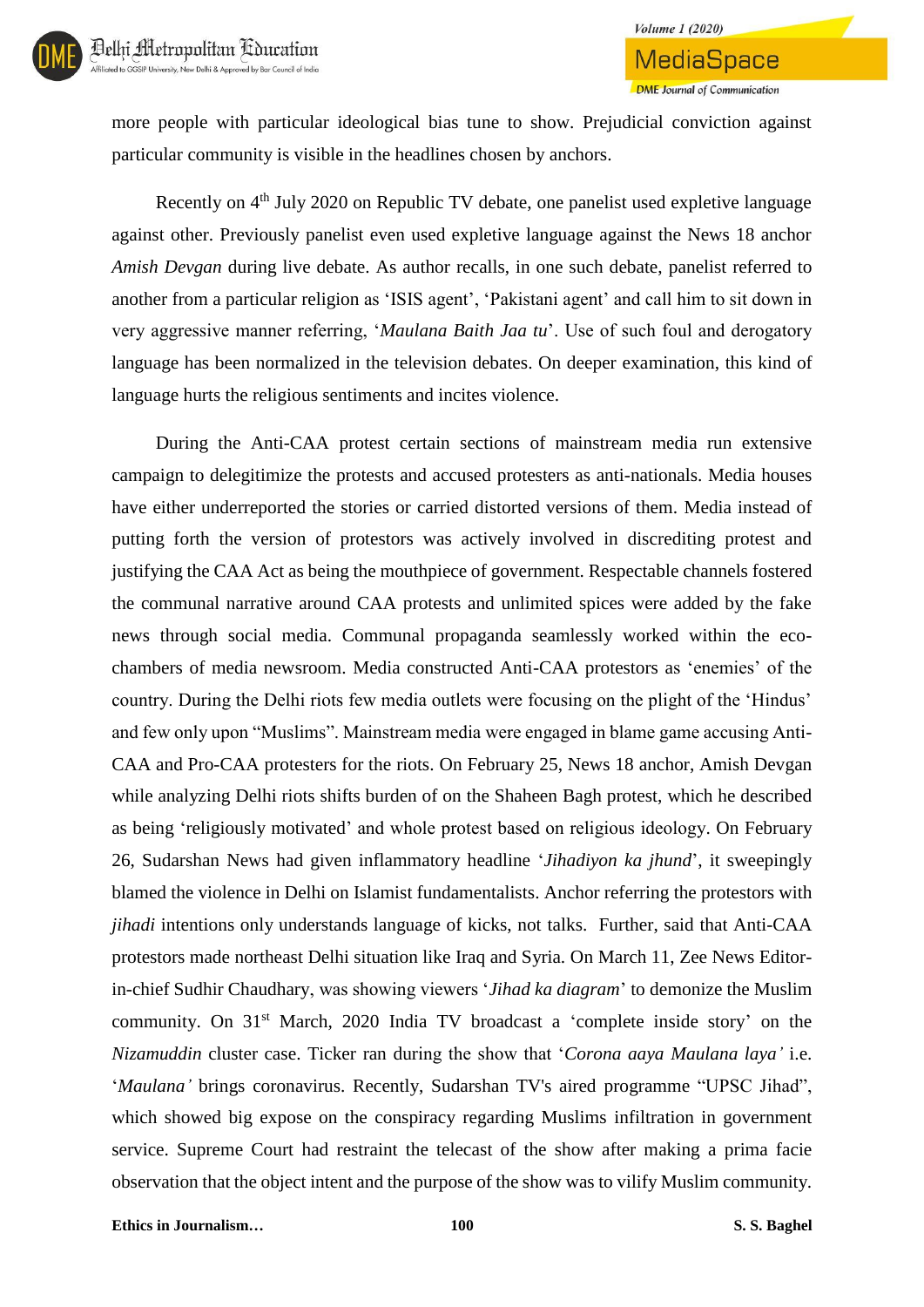

Unfortunately yet without surprise, media has discovered novel issues to foster communalism even amidst a global pandemic.

**Volume 1 (2020)** 

**MediaSpace** 

**DME Journal of Communication** 

### **7. Media and Politics**

It is imperative to understand that there is huge nexus between the politics and media. Malla in his article for website Medium analyzed the ownership structure of Indian media houses. He argues that all television media are owned or affiliated to one or the other political party. Media has never been bereft of political intervention and it is part of political process. In relation to the media, problem is twofold. Firstly, ruling government always tries to muzzle the dissenting voice of media. Secondly, there is tendency in media to act as propaganda tool for the government or for the political masters. During emergency, Indira Gandhi then Prime Minister muzzled the right to question of the media. Legislations were passed for the press censorship. Recently, according to the report of Rights & Risks Analysis Group, "about 55 journalists faced arrest, registration of FIRs, summons or show causes notices, physical assaults and threats for reportage on COVID-19 or exercising freedom of expression during the national lockdown from 25 March to 31 May 2020". On 21<sup>st</sup> April Arnab Goswami on Republic Bharat, where he hosts a debate in Hindi called '*Poochta Hai Bharat'* said "two saints have been murdered in broad daylight in a country where 80 percent of the people are Hindu and follow the '*Sanatan Dharam'*, it has become a crime to be Hindu. I don't accept this in my country and this is my country. Would there be silence if a *Maulvi or Padri* was murdered." Arnab's question to the silence of interim Congress president Sonia Gandhi does not seems to be journalistic question, but political. Question posed by journalist seems to be foster communal tension between two communities by giving the story communal angle.

From the above cited examples, it is evident that there is systematic propagation of hatred and violence by the mainstream media. On critical examination it could be said that mainstream media model is based on the economy of fear and hatred. It makes viewer skeptic towards other religions and creates binary of fear in mind of the viewer against the particular religion. According to senior journalist and Magsaysay Award winner Ravish Kumar, "instead of promoting a scientific temper among people, much of the media in India is today supporting superstition and injecting communal poison in the hearts and minds of viewers and readers". This model has gained legitimacy in terms of the viewership and Television Rating Point (TRP). It aims at bifurcating communities into 'us' and 'them'. Focus is on majoritarian narrative, discrediting and dehumanizing communities that they mark as 'the other'. The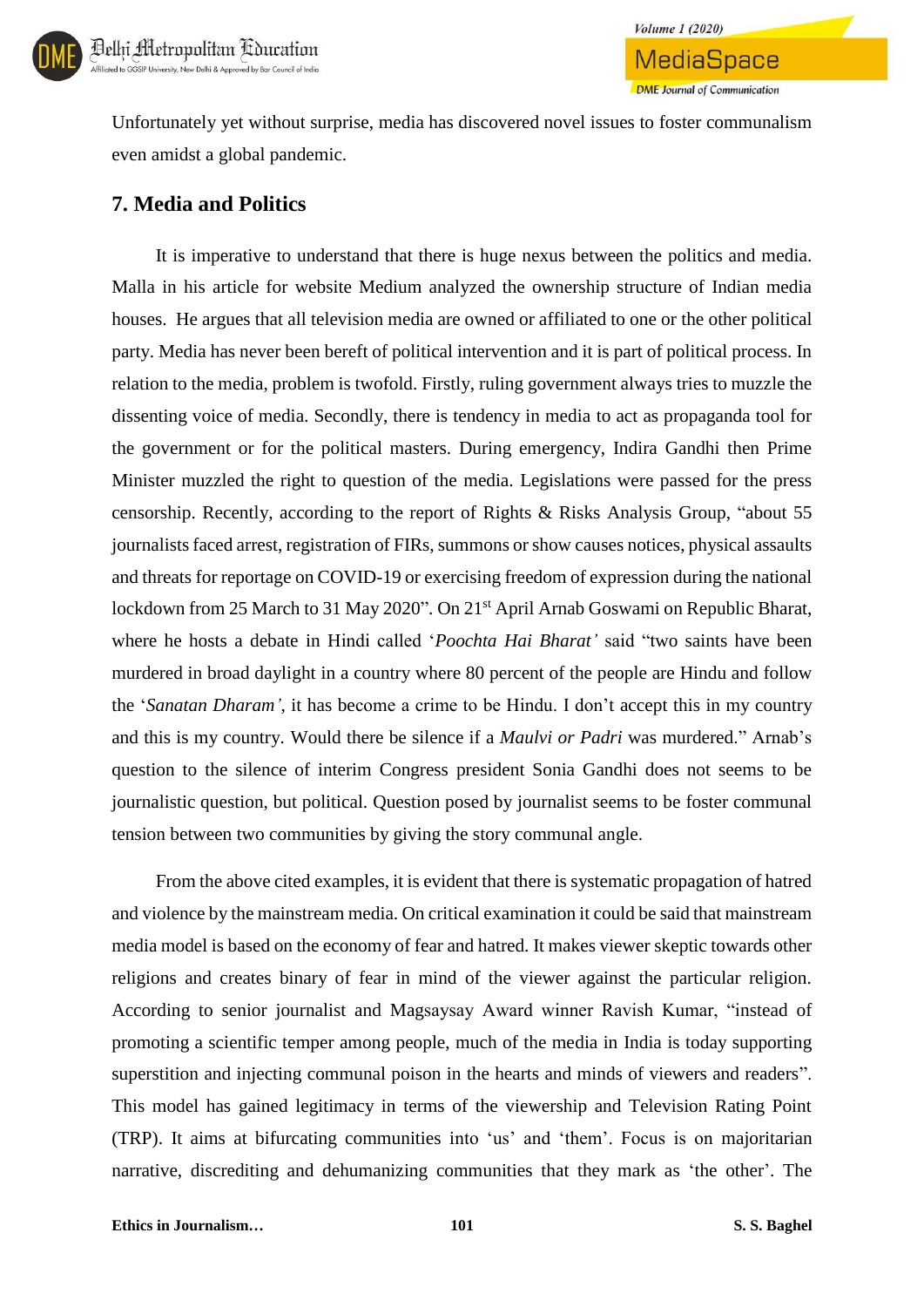ideology of ruling class is being diffused throughout public as well as private dimensions of life. Rampant use of political jargon like '*Tukde-Tukde Gang*', '*Jihadi Gang'* and binaries of 'nationalist' & 'anti-nationals' in the media debates & reports is ruining the social as well as personal relationships. It has the effect of promoting and exploiting strife between different communities and religious groups, which can be particularly damaging in any multicultural country. Noted Journalist Prabhu Chawla in his article "Media must rediscover dignity with independence" discussed that:

The coverage of both the pro and anti-citizenship legislation was a classic case of destruction of media's image. Most of the newspapers and channels refrained from discussing the fine print of the actual laws, but would indulge in foul and fierce verbal slanging matches. For almost two months, media was just involved more in serving the political interests rather than serving facts to viewers and readers. The media became a willing partner in devoting itself totally to the issues which divided India along communal lines.

Noise, shouting, slandering, sloganeering and unfettered attacks has become an everyday phenomenon in Indian news channel debates. "News channel debates take place within a vocabulary of exclusionary nationalism wherein they seek to replace the collective history and memory of the nation with that of the ruling party's in their viewers' minds". News depends on stereotypes, standardization, routine judgment and disregards for subtlety. Media has denounced its roots of analytical news and has ventured into an opinionated and prejudicial domain. "It has turned into a profit-making business not a public service. It has enthroned entertainment and not credible information and analysis". The nature of news is now more political than ever. Culture of opinion based TV debates is replacing the information and ground reporting. Headlines are being selected on prejudicial basis and facts are being presented in stereotypical manner. Journalism is now reduced to the selection of news, which suits to the journalist's purpose. Considering the pattern and manner of reporting in recent times, it seems that most of anchors are intentionally adopting mischievous way to create communal tension and satisfy the political agenda. Concededly, section of Indian news channels is blatantly disregarding the ethical code and principles of journalism in dealing with communal sensitive matter.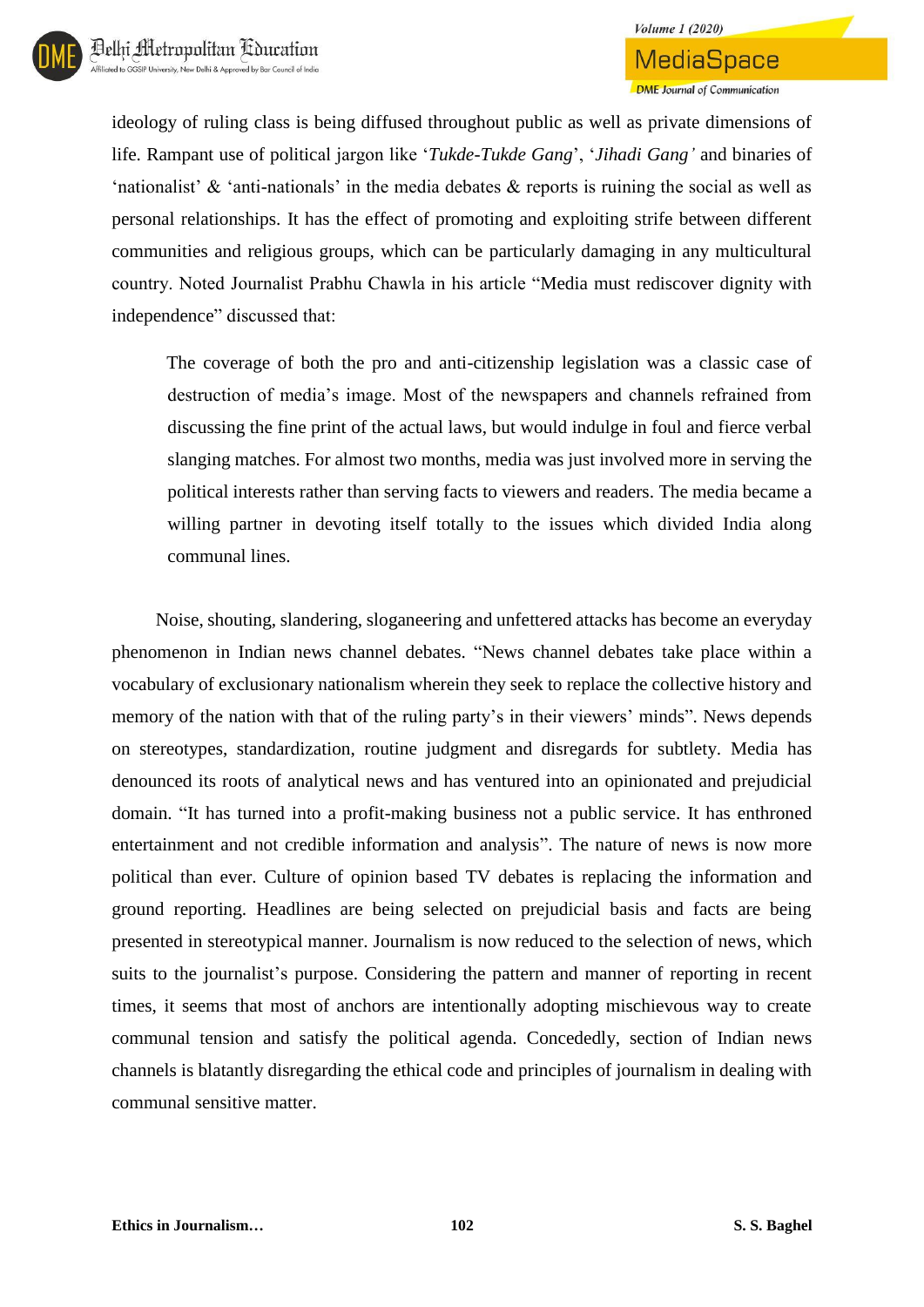# **8. Conclusion**

One of the fundamental principles of ethical journalism is not to promote or incite hatred, notwithstanding this, the present socio-political milieu witnesses a considerable number of journalists drawing political propagandas thus enticing communal group. In today's intricate news environment journalists are sometimes causal victims of prejudices and political agenda. Ignorance and a lack of appreciation of different religions, cultures, traditions and beliefs form the characteristic of today's media reporting.

**Volume 1 (2020)** 

MediaSpace

**DME** Journal of Communication

Theoretically speaking, the constitution though guarantees a fundamental right of freedom of speech and expression to media, at the same time it does not provide for a prescriptive list of what and how media should cover story. As has been argued in the above segments, notwithstanding a constitutional, legal or judicial vacuum in this arena, a media story *per se* cannot be biased and perpetuating hatred. A journalist's questions during the debate may carry certain political/ideological prejudice but the same should not be posed in such manner that acts as a potent weapon against religious susceptibilities of a complex ethno-cultural population. Journalistic freedom does not include right to be irresponsible, and compromise ethical duty towards profession and society.

Ethical journalism is beyond the domain of law. Ethical journalism has its root in the culture, belief and mindset of journalist. Law can only provide mere framework and cannot regulate in totality. As of now parliament has not yet thought it appropriate to legislate on the concept of 'hate speech' by media. The major question arises whether parliament should come up with legislation to curb 'media hate'. There are compelling reasons to believe that use of penal laws or government control over journalist will leads to anarchic situation, where government may pick and choose to harass them. In a country with multidimensional freedom of speech and expression, even meagre censorship by the government would be detrimental to the health of democracy. "We cannot have the spectacle of a Damocles' sword hanging over the head of a journalist while conducting a public debate".

To deal with the problem of media hate, model of self-regulation holds out the promise of greater compliance for ethics of conduct through mechanisms of self-realization. Media need to take some key self-corrective steps soon, before social pressure gives governments the mandate to intervene. "Media needs to look beyond short-term profits, and take action in the interests of their own long-term freedom and credibility". It is for media itself to devised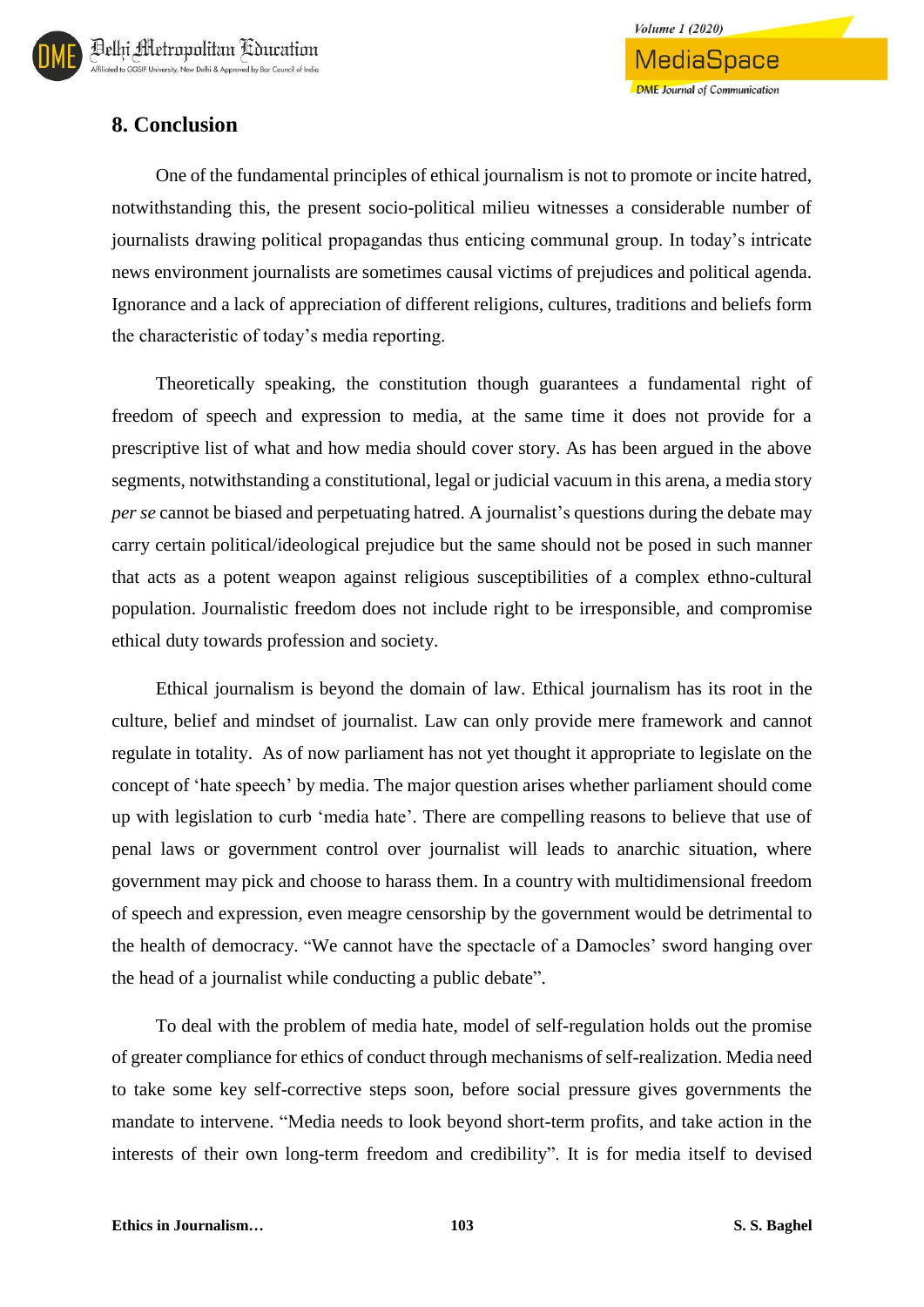mechanism to regulate the right of freedom of media. Mahatma Gandhi in his autobiography wrote while sharing his experience of Indian Opinion that:

The sole aim of journalism should be service. The newspaper press is a great power, but just as an unchained torrent of water submerges whole countrysides and devastates crops, even so uncontrolled pen serves but to destroy. If control is from without, it proves more poisonous than want of control. It can be profitable only when exercised from within.

There might be the case where journalists may turn into propaganda machinery to support hate-filled political causes, but they can be isolated by the audience. In *Jennison* v. *Baker*, it is stated that "the law should not be seen to sit by limply, while those who defy it go free, and those who seek its protection lose hope."

Outlining judicial restraint to counter media biases and upholding freedom of expression, court in *Shashi Tharoor* v*. Arnab Goswami and Ors*, beautifully observed that:

Undoubtedly, TV viewers who want to watch 'action films' should not watch TV debates on current affairs on the ground that it contains more action and violence than any action film. There is need to lift the level of TV debates, but other than expressing a fond hope, the Court can do no more.

Journalists must not oblivious of the fact that their words and headlines have deep and consequential impact on different communities. To meet virtues of ethical journalism, they must have constructive knowledge of different ideologies, religion, cultures, traditions and beliefs and appreciate all. To be effective, journalism must be inclusive, accountable and a reflection of the whole community. In the prevailing volatile situation, it is vital that media should come forward and play constructive role in preserving social fabric of the country. Media should use its constitutional freedom of speech & expression that is guaranteed under Article 19(1)(a) for promoting communal peace and amity not hatred.

Lastly, to say the least, the need is to inculcate self realization of duty towards society and to develop temperament that represent the diversity of thought, feeling, and experience of the people they serve. Divided media organizations have to take responsibility collectively to avoid prejudiced based reporting. However, this is easier said than done in modern newsroom environment. To put it succinctly, "*aim of journalism can be achieved through the self realization of ethical duties*."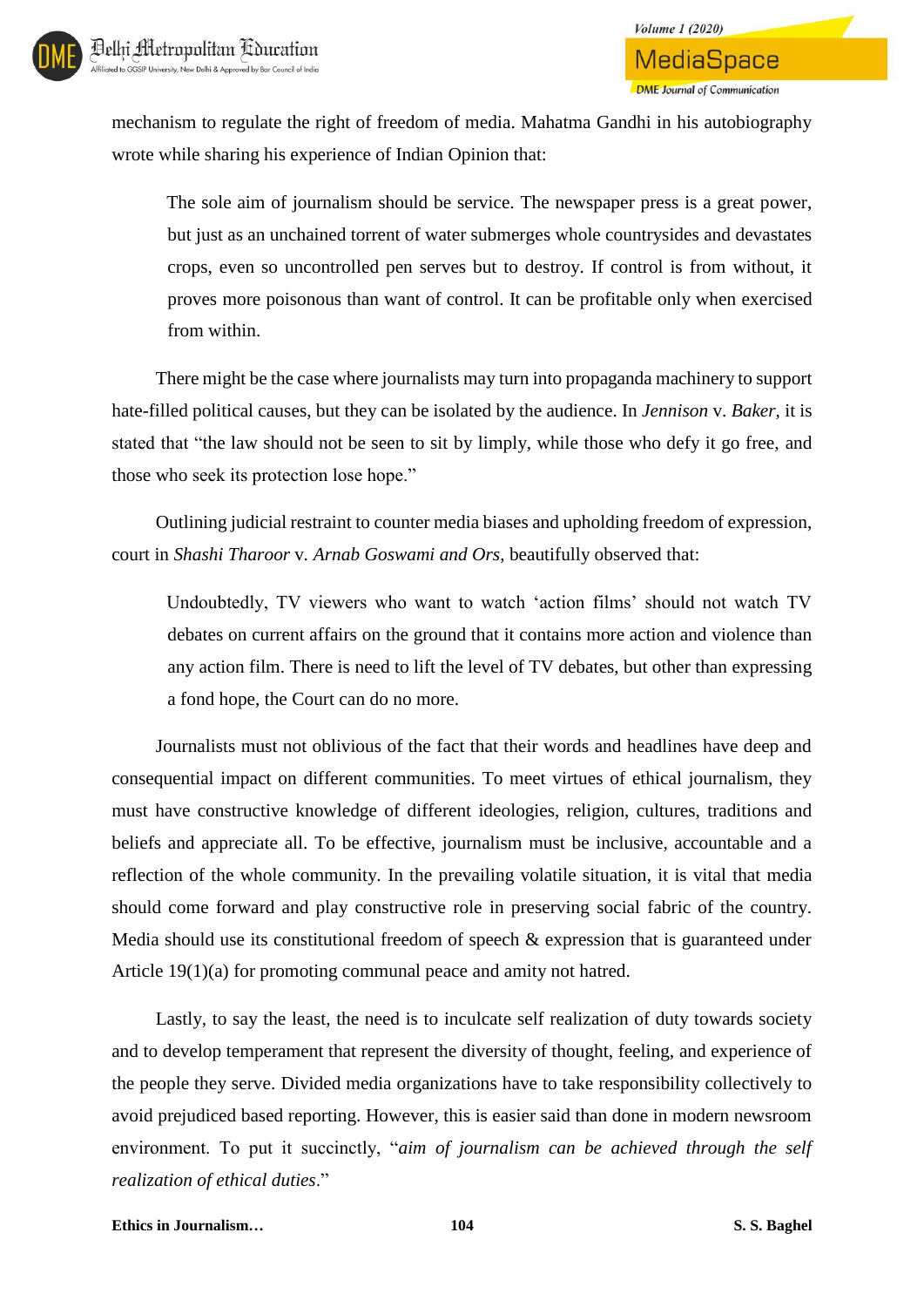

A K Gopalan v. state of Madras, AIR 1950 SC 27.

Arnab Ranjan Goswami v. State of Maharashtra and others, WP-LD-VC-37-2020.

Belsey, A. (2002). Journalism and ethics: Can they co-exist? In Kieran, M. (Ed.), Media Ethics (pp. 1-14). Taylor & Francis.

Berry, D. (2008). Journalism, Ethics and Society. Ashgate Publishing.

Brij Bhushan and Another v. The State of Delhi, AIR 1950 SC 129.

Chakma, S. (2020, June 15). India: Media's Crackdown During COVID-19 Lockdown. Rights & Risks Analysis Group. http://www.rightsrisks.org/banner/india-medias-crackdown-duringcovid-19-lockdown-2/

Chawla, P. (2020, January 5). Media must rediscover dignity with independence. The New Indian Express. https://www.newindianexpress.com/prabhuchawla/column/2020/jan/05/media-must-rediscover-dignity-with-independence-2085134.html

D.C. Saxena v. Chief Justice of India, (1996) 5 SCC 216.

Day, L. A. (2006). Ethics in media communications:Cases and controversies (5th ed.). Cengage Learning.

Gandhi, M. K. (2016). My Experiments with Truth: An Autobiography (18th ed.). Jaico Publishing House.

Goodpaster, K. E., & Matthews, J. B. (1982). Can a Corporation Have a Conscience?.Harvard Business Review. https://hbr.org/1982/01/can-a-corporation-have-a-conscience

Gordon, A. D., Kittross, J. M., Merrill, J. C., & Reuss, C. (1999). Controversies in media ethics (2nd ed.). Longman.

Habib, S. I. (Ed.). (2018). Inquilab: Bhagat Singh on Religion & Revolution. SAGE Publications.

Indian Express Newspaper (Bombay) (P) Ltd. v. Union of India, (1985) 1 SCC 641.

Jain, M. P. (2014). Indian constitutional law (7th ed.). Lexis Nexis.

Jennison v. Baker, 1972 (1) ALL. E.R. 997 .

Johannesen, R. L., Valde, K.S., & Whedbee, K.E. (2008). Ethics in human communication. Waveland Press.

Kieran, M. (2002). Objectivity, impartiality and good journalism. In Kieran, M. (Ed.), Media Ethics (pp.23-36). Taylor & Francis.

Kumar, Ravish. (2019, September 6). Full Text Of Ravish Kumar's Speech At Magsaysay Awards Lecture Series [Speech transcript]. NDTV https://www.ndtv.com/india-news/ndtvravish-kumar-delivers-ramon-magsaysay-award-2019-public-lecture-full-text-2096432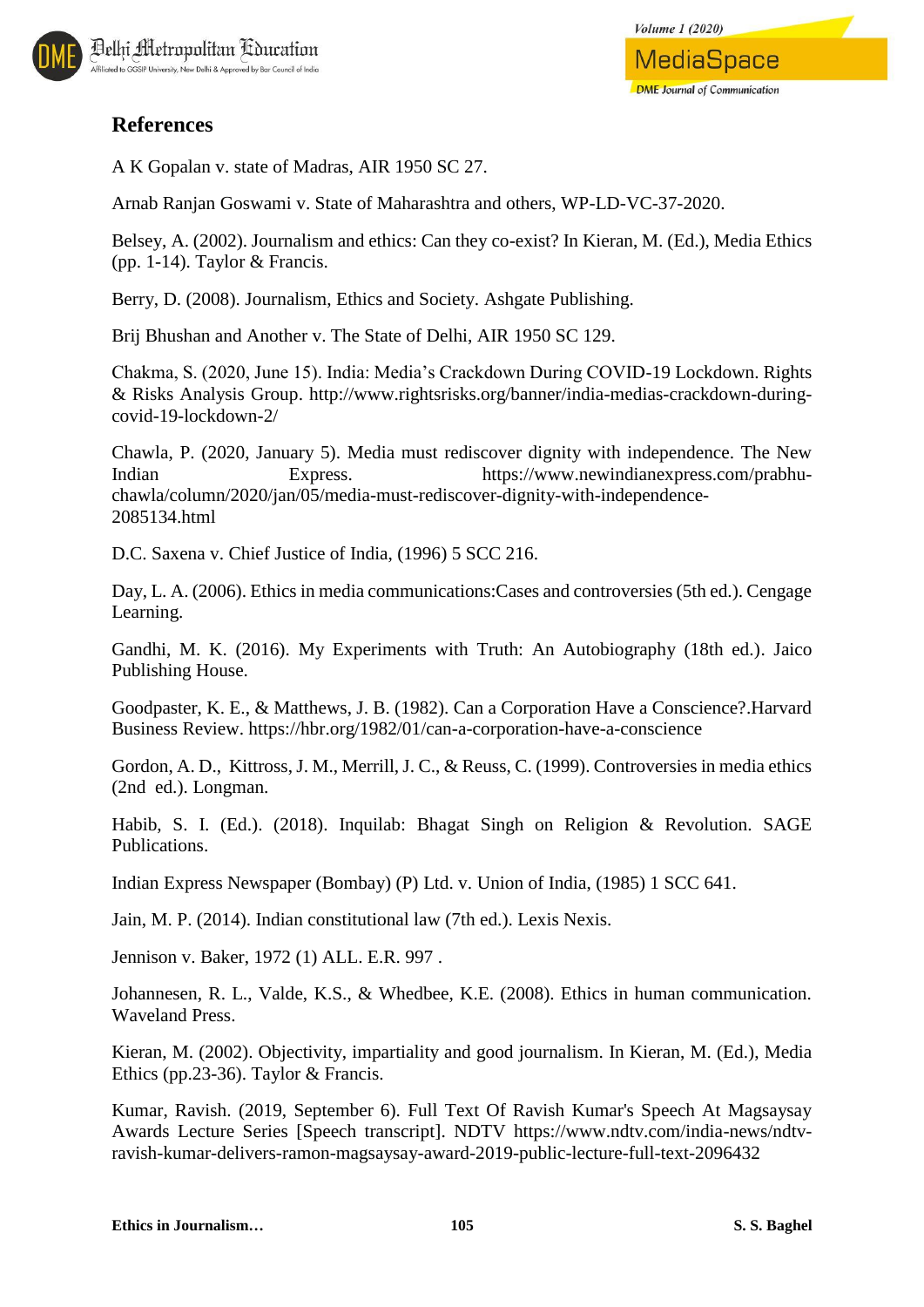



Kumar, Ravish. (2020, April 17). [Speech transcript]. Newsclick. https://www.newsclick.in/Ravish-Kumar-On-Media-During-COVID-Corona-Lockdown

Lippmann, W. (1998). Public opinion. Transaction Publishers.

Live Law Network. (2020, September 23). Encouraging hate speech in guise of free speech is clearly against ideology of constitution: Asiaville chief editor Sashi Kumar files intervention plea in Sudarshan TV case. Retrieved September 24, 2020, from https://www.livelaw.in/topstories/sashi-kumar-files-intervention-plea-in-sudarshan-tv-case-163362?infinitescroll=1

Malla, V. (2019, March 6). The Politics of Indian Media Houses. Medium. Retrieved July 9, 2020, from https://medium.com/@vikrammalla/the-politics-of-indian-media-houses-byownership-82ecbe2dafab

Merrill, J. C. (2005). Professionalization: Fusion of media freedom and responsibility. Global Media Journal, 4(6), 1-10. http://www.globalmediajournal.com/openaccess/professionalization-fusion-of-media-freedom-and-responsibility.pdf

Mother Dairy Foods and Processing Ltd. v. Zee Telefilms Ltd, (2005) ILR 1 Delhi 87 .

News 18 India. (2020, February 25). Delhi की इस स्थिति के तिए तिम्मेदार कौन?[Video]. YouTube.

https://www.youtube.com/watch?time\_continue=40&v=sHXWzl3SLQM&feature=emb\_logo

News Broadcasters Association. (2008). Code of Ethics and Broadcasting Standards. http://www.nbanewdelhi.com/assets/uploads/pdf/code\_of\_ethics\_english.pdf

Press Council of India. (2019). Norms of journalistic conduct. http://presscouncil.nic.in/WriteReadData/Pdf/NORMSTWOZEROONEININE.pdf

Prestige Estates Projects Limited v. State of Karnataka and Ors, ILR 2016 KARNATAKA 134.

Rajendra Sail v. Madhya Pradesh High Court Bar Association, AIR 2005 SC 2473.

Ranjan, S. (2015). Media and Judiciary: Revitalization of Democracy. Journal of the Indian Law Institute, 57, 415-436.

Ray, G. N. (2009, November 16). The changing Face of Indian Media. Press Council of India. Retrieved July 10, 2020, from http://presscouncil.nic.in/OldWebsite/speechpdf/November%2016%202009%20Hyderabad.p df

Roy, P. (2013). More News is Good News: Democracy and Media in India. In Painter J. (Ed.), India's Media Boom: The Good News and the Bad (pp. 1-17). Reuters Institute for the Study of Journalism.

Shashi Tharoor v. Arnab Goswami and Ors, MANU/DE/4544/2017.

Sudarshan News. (2020, February 26). जिहादियों का झूंड [video]. YouTube. https://www.youtube.com/watch?time\_continue=175&v=NYAsUFxOmrw&feature=emb\_lo go

Surya Prakash Khatri v. Madhu Trehan, 2001 (92) DLT.